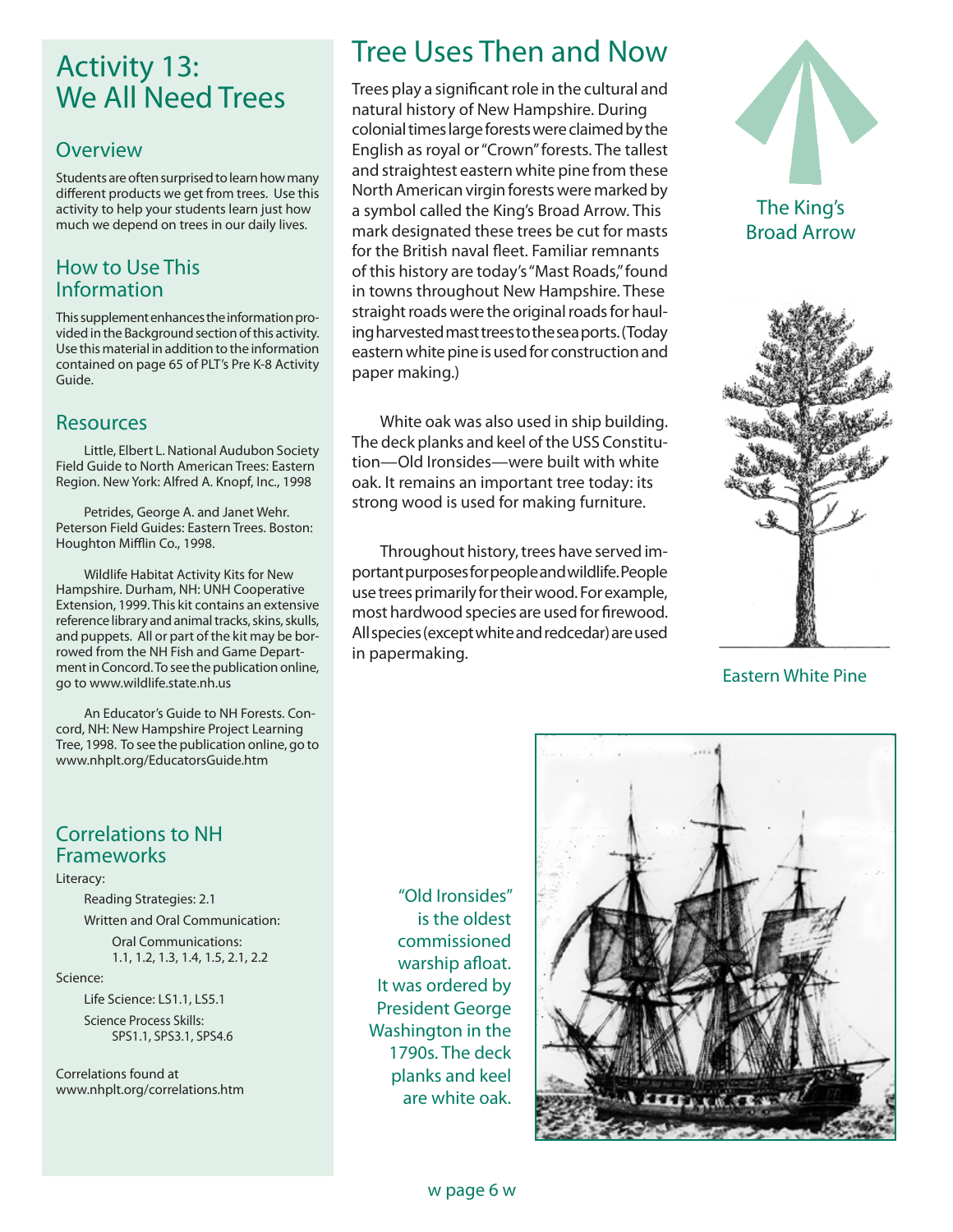# **HARDWOODS**

#### Red Oak

- ...was used by Native Americans: flour (acorns)
- ...was used by Colonists through 1800s: coffee (acorns), construction
- ...is used by industry today: flooring, furniture, railroad cross-ties, landscape timbers, fence posts
- ...is used by animals: squirrels, deer, blue jays, and wild turkeys eat acorns

## White Oak

...was used by Native Americans: food from acorns

- ...was used by Colonists through 1800s: ship building, plank roads in early 19th century, barrels
- ...is used by industry today: furniture, boxes, crates, veneer, barrels
- ...is used by animals: squirrels, deer, and wild turkeys eat acorns

## Red Maple

...was used by Native Americans: lye from wood ashes

- ...was used by Colonists through 1800s: inks and dyes from bark
- ...is used by industry today: kitchenware, clothespins, pallets, furniture

...is used by animals: mice and other rodents eat seeds

## Sugar Maple

...was used by Native Americans: maple syrup from sap

- ...was used by Colonists through 1800s: wooden ware, soap made from ashes
- ... is used by industry today: furniture, boxes, crate veneer, maple syrup from sap
- ...is used by animals: mice, other rodents, and birds eat seeds

## American Beech

- ...was used by Native Americans: food from beech nuts
- ...was used by Colonists through 1800s: mattress stuffing from leaves, soap making from ashes
- ...is used by industry today: furniture, barrels, plates, railroad crossties, rolling pins, clothespins
- ...is used by animals: mice, squirrels, bears, raccoons, turkeys, deer, and ruffed grouse eat nuts

## Paper Birch

- ...was used by Native Americans: canoes, baskets, and wigwam coverings from bark, snowshoe frames, paddles
- ...was used by Colonists through 1800s: fire tinder and lining under shingles from bark
- ...is used by industry today: ice cream sticks, toothpicks, toys, dowels, craft items
- ...is used by animals: beaver eat inner bark; deer and moose browse on twigs in winter; ruffed grouse eat buds

## Yellow Birch

- ...was used by Native Americans: wigwam frames from small trunks of trees
- ...was used by Colonists through 1800s: ship building, ox yokes, wagon wheel hubs
- ...is used by industry today: plywood, spools, lumber for interior finishing, cabinets, paneling
- ...is used by animals: birds eat seeds and catkins (clusters of flowers)

## Shagbark Hickory

- ...was used by Native Americans: sweet hickory milk from nut kernels
- ...was used by Colonists through 1800s: barrel and bucket hoops, barn doors, major horizontal beams in houses and barns, food fromnuts
- ...is used by industry today: ax and hammer handles, golf club shafts, drumsticks

...is used by animals: squirrels eat nuts

## White Ash

...was used by Native Americans: arrow shafts, snowshoe frames

...was used by Colonists through 1800s: scythes and hay forks, church pews, farm wagons, furniture

...is used by industry today: baseball bats, tennis racquets, polo mallets, handles of gardening tools, furniture, flooring

...is used by animals: mice and other rodents eat seeds

American Beech